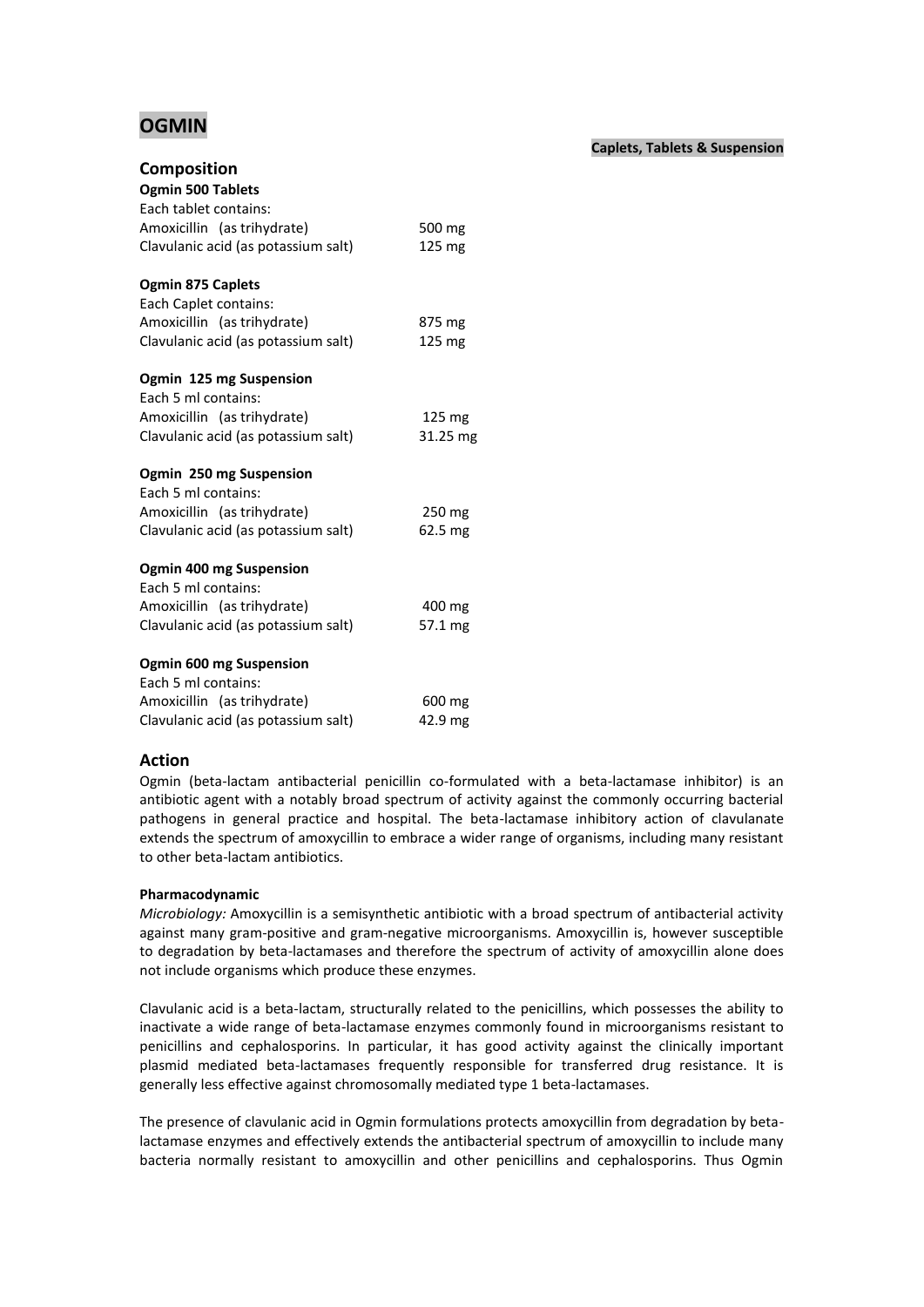possesses the distinctive properties of a broad spectrum antibiotic and a beta-lactamase inhibitor. Ogmin is bactericidal to a wide range of organisms including:

 Gram-positive aerobes *Bacillus anthracis\* Corynebacterium species Enterococcus faecalis \* Enterococcus faecium \* Listeria monocytogenes Nocardia asteroides Staphylococcus aureus\* Coagulase negative staphylococci\* (including Staphylococcus epidermidis\*) Streptococcus agalactiae Streptococcus pneumoniae Streptococcus pyogenes Streptococcus species Streptococcus viridans* 

 Gram-positive anaerobes *Clostridium species Peptococcus species Peptostreptococcus species Gram-negative aerobes: Bordetella pertussis Brucella species Escherichia coli\* Gardnerella vaginalis Haemophilus influenzae\* Helicobacter pylori Klebsiella species\* Legionella species Moraxella catarrhalis\* (Branhamella catarrhalis) Neisseria gonorrhoeae\* Neisseria meningitidis \* Pasteurella multocida Proteus mirabilis\* Proteus vulgaris\* Salmonella species\* Shigella species\* Vibrio cholerae Yersinia enterocolitica\** 

 Gram-negative anaerobes *Bacteroides species\* (including Bacteroides fragilis) Fusobacterium species\** 

 Others *Borrelia burgdorferi Chlamydiae Leptospira icterohaemorrhagiae Treponema pallidum* 

\*Some members of these species of bacteria produce beta-lactamase, rendering them insensitive to amoxycillin alone.

#### **Pharmacokinetic**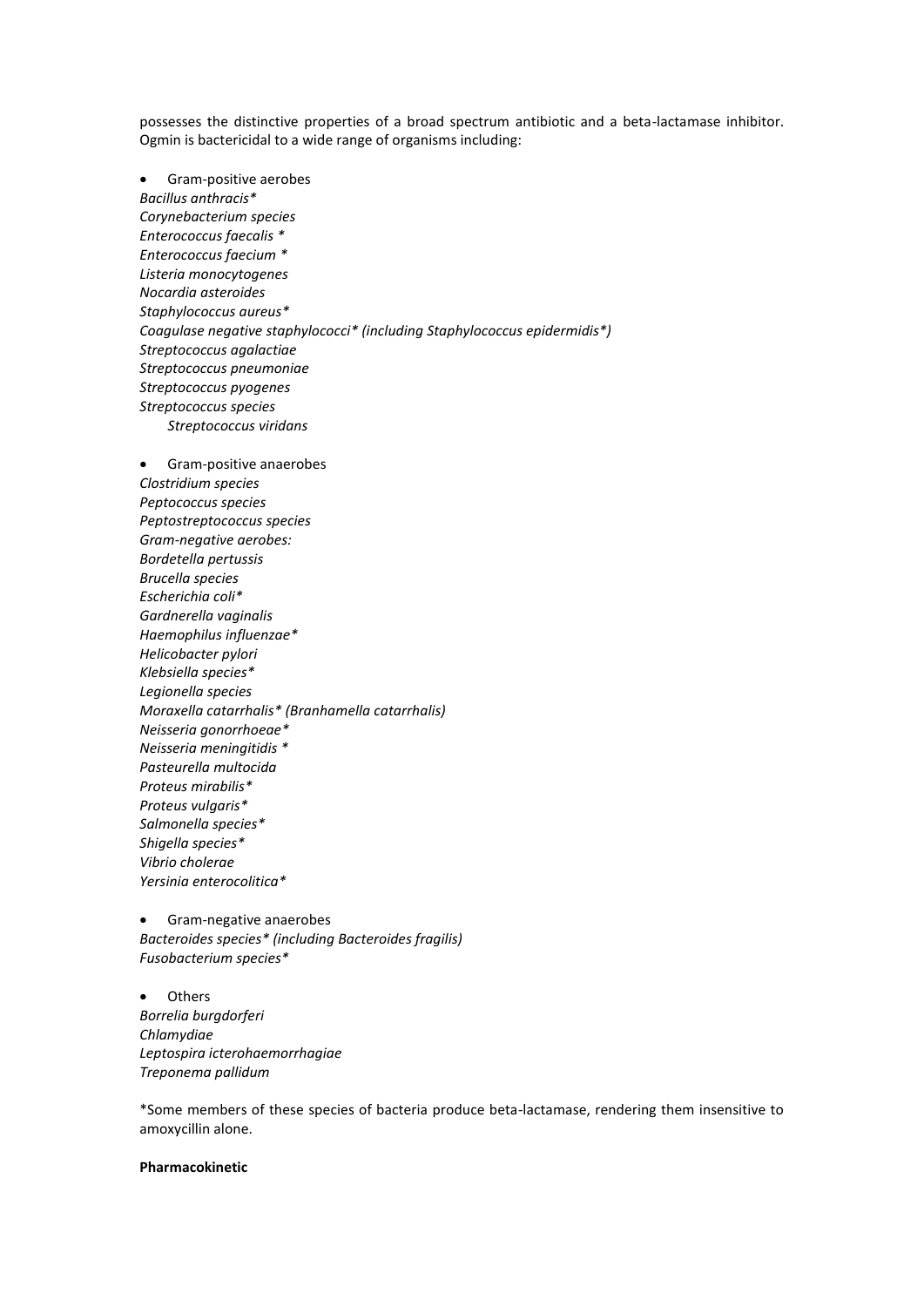*Absorption:* The two components of Ogmin, amoxycillin and clavulanic acid are fully dissociated in aqueous solution at physiological pH. Concomitant use of probenecid delays amoxycillin excretion but does not delay renal excretion of clavulanic acid .

*Distribution:* Following intravenous administration therapeutic concentrations of both amoxycillin and clavulanic acid may be detected in the tissues and interstitial fluid. Therapeutic concentrations of both medicines have been found in gall bladder, abdominal tissue, skin, fat, and muscle tissues; fluids found to have therapeutic levels include synovial and peritoneal fluids, bile, and pus.

Neither amoxycillin nor clavulanic acid is highly protein bound; studies show that about 13%-25% of total plasma drug content of each compound is bound to protein. From animal studies, there is no evidence to suggest that either component accumulates in any organ.

Amoxycillin, like most penicillin, can be detected in breast milk. Trace quantities of clavulanate can also be detected in breast milk. With the exception of the risk of sensitization associated with this excretion, there are no known detrimental effects for the breastfed infant.

Reproduction studies in animals have shown that both amoxycillin and clavulanic acid penetrate the placental barrier. However, no evidence of impaired fertility or harm to the fetus was detected.

*Elimination:* As with other penicillins, the major route of elimination for amoxycillin is via the kidney, whereas for clavulanate it is by both renal and non-renal mechanisms. Approximately 60-70% of the amoxycillin and approximately 40-65% of the clavulanic acid are excreted unchanged in urine during the first 6 hours.

Amoxycillin is also partly excreted in the urine as the inactive penicilloic acid in quantities equivalent to 10-25% of the initial dose. Clavulanic acid is extensively metabolised in man to 2,5-dihydro-4-(2 hydroxyethyl)-5-oxo-1H-pyrrole-3-carboxylic acid and 1-amino-4-hydroxy-butan-2-one and eliminated in urine and faeces as carbon dioxide in expired air.

### **Indications**

Ogmin is indicated in the treatment of infections caused by susceptible strains of the designated organisms in the conditions listed below:

- *Lower Respiratory* Infections-caused by B-lactamase producing strains of *Homophiles influenza*  and *Branhamella catarrhalis*.
- *Otitis Media*-caused by ß-lactamase-producing strains of *Homophiles influenza* and *Branhamella catarrhalis.*

 *Sinusitis-*caused by B-lactamase-producing strains of *Homophiles influenza* and *Branhamella catarrhalis.*

 *Skin and Skin Structure Infections-* caused by ß -lactamase producing strains of *Staphylococcus aureus, Escherichia coli* and Klebsiella spp.

## **Urinary Tract Infections-caused by ß-lactamase-producing strains of Escherichia coli, Klebsiella spp. and Enterobacter spp.**

While Ogmin is indicated, only for the conditions listed above, infections caused by ampicillinsusceptible organisms are also amenable to Ogmin treatment due to its Amoxicillin content. Therefore, mixed infections caused by ampicillin-susceptible organisms and B-lactamase producing organisms susceptible to Ogmin should not require the addition of another antibiotic.

Bacteriological studies, to determine the causative organisms and their susceptibility to Ogmin should be performed together with any indicated surgical procedures. Therapy may he instituted prior to obtaining the results from bacteriological and susceptibility studies to determine the causative organisms and their susceptibility to Ogmin when there is reason to believe the infection may involve any of the B-lactamase producing organisms listed above. Once the results are known, therapy should be adjusted, if appropriate.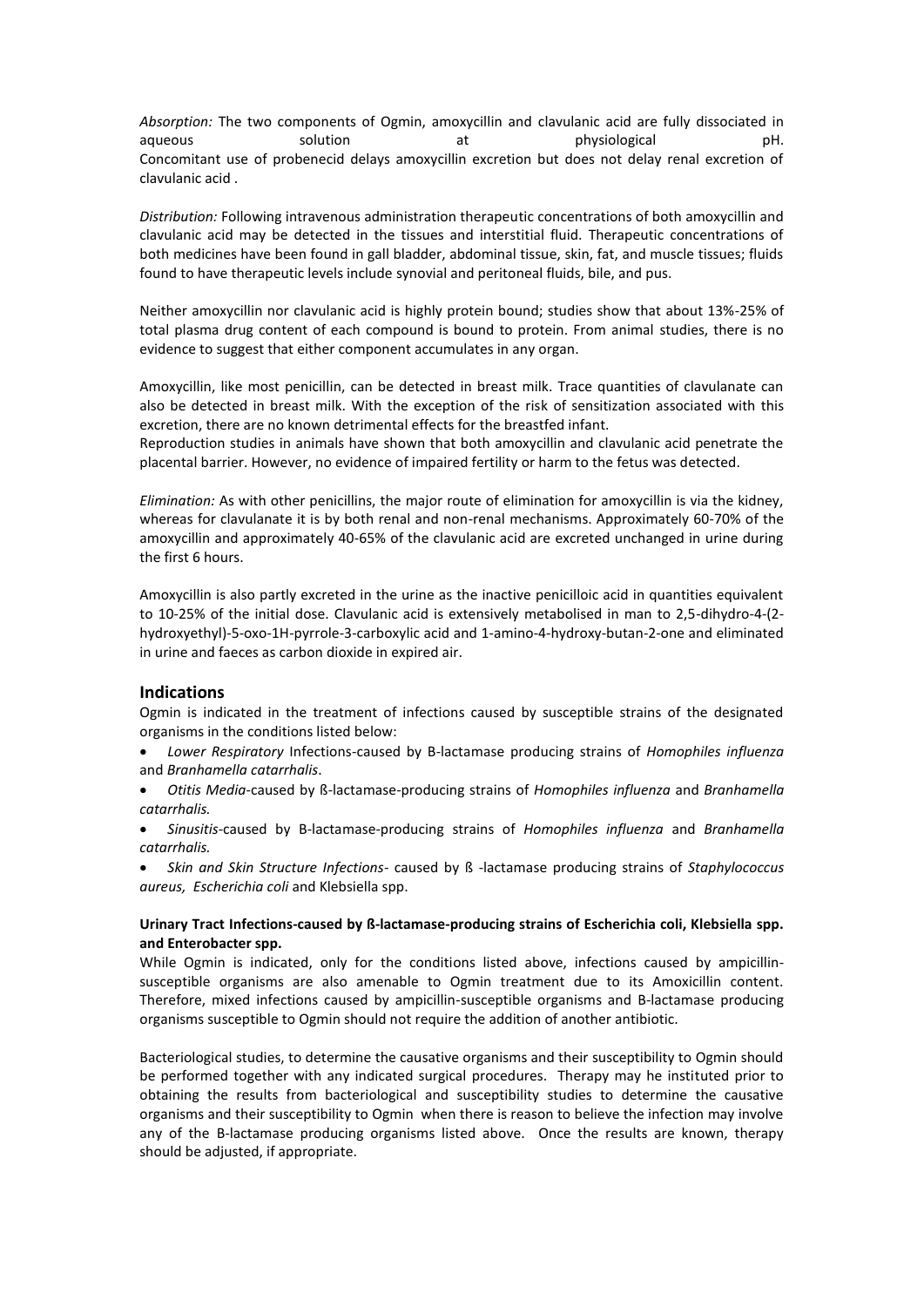#### **Ogmin 600**

OGMIN 600 is indicated for short-term treatment of bacterial infections at the following sites when caused by Amoxicillin/clavulanic acid -sensitive organisms:

•Upper Respiratory Tract Infections (including ENT) e.g. Recurrent or persistent acute otitis media due to Streptococcus pneumoniae (penicillin minimum inhibitory concentration (MIC)  $\leq$  4µg/mL), *Haemophilus influenzae\**and *Moraxella catarrhalis\*.* Such patients are often characterized by antibiotic exposure for acute otitis media within the preceding 3 months, and are either aged ≤2 years or attend daycare.

Tonsillo-pharyngitis and sinusitis, typically caused by Streptococcus pneumoniae, *Haemophilus influenzae\*, Moraxella catarrhalis\**and *Streptococcus pyogenes.*

•Lower Respiratory Tract Infections e.g. lobar and bronchopneumonia typically caused by *Streptococcus pneumoniae, Haemophilus influenzae\**and *Moraxella catarrhalis\*.*

•Skin and Soft Tissue Infections typically caused by *Staphylococcus aureus*\*and *Streptococcus pyogenes.*

\* Some members of these species of bacteria produce beta-lactamase, rendering them insensitive to amoxicillin alone.

Susceptibility to Amoxicillin/clavulanic acid will vary with geography and time. Local susceptibility data should be consulted where available, and microbiological sampling and susceptibility testing performed where necessary.

### **Contraindications**

A history of allergic reactions to any penicillin is a contraindication. The drug contraindicated inpatient with a previous history of Amoxicillin/clavulanic associated cholestatic jaundice /hepatic dysfunction.

### **Warnings**

SERIOUS AND OCCASIONALLY FATAL HYPERSENSITIVITY (ANAPHYLACTIC) REACTIONS HAVE BEEN REPORTED IN PATIENTS ON PENICILLIN THERAPY. THESE REACTIONS ARE MORE LIKELY TO OCCUR IN INDIVIDUALS WITH A HISTORY OF PENICILLIN HYPERSENSITIVITY AND/OR A HISTORY OF SENSITIVITY TO MULTIPLE ALLERGENS. THERE HAVE BEEN REPORTS OF INDIVIDUALS WITH A HISTORY OF PENICILLIN HYPERSENSITIVITY WHO HAVE EXPERIENCED SEVERE REACTIONS WHEN TREATED WITH CEPHALOSPORINS. BEFORE INITIATING THERAPY WITH AMOXICILLIN/CLAVULANIC, CAREFUL INQUIRY SHOULD BE MADE CONCERNING PREVIOUS HYPERSENSITIVITY REACTIONS TO PENICILLINS, CEPHALOSPORINS, and OR OTHER ALLERGENS. IF AN ALLERGIC REACTION OCCURS, AMOXICILLIN/CLAVULANIC SHOULD BE DISCONTINUED AND THE APPROPRIATE THERAPY INSTITUTED. SERIOUS ANAPHYLACTIC REACTIONS REQUIRE IMMEDIATE EMERGENCY TREATMENT WITH EPINEPHRINE. OXYGEN, INTRAVENOUS STEROIDS, AND AIRWAY MANAGEMENT, INCLUDING INTUBATION, SHOULD ALSO BE ADMINISTERED AS INDICATED.

Pseudomembranous colitis has been reported with nearly all antibacterial agents, including amoxicillin/clavulanate potassium, and has ranged in severity from mild to life-threatening. Therefore, it is important to consider this diagnosis in patients who present with diarrhea subsequent to the administration of antibacterial agents.

Treatment with antibacterial agents alters the normal flora of the colon and may permit overgrowth of clostridia. Studies indicate that a toxin produced by Clostridium difficile is one primary cause of "antibiotic-associated colitis."

After the diagnosis of pseudomembranous colitis has been established, appropriate therapeutic measures should be initiated. Mild cases of pseudomembranous colitis usually respond to drug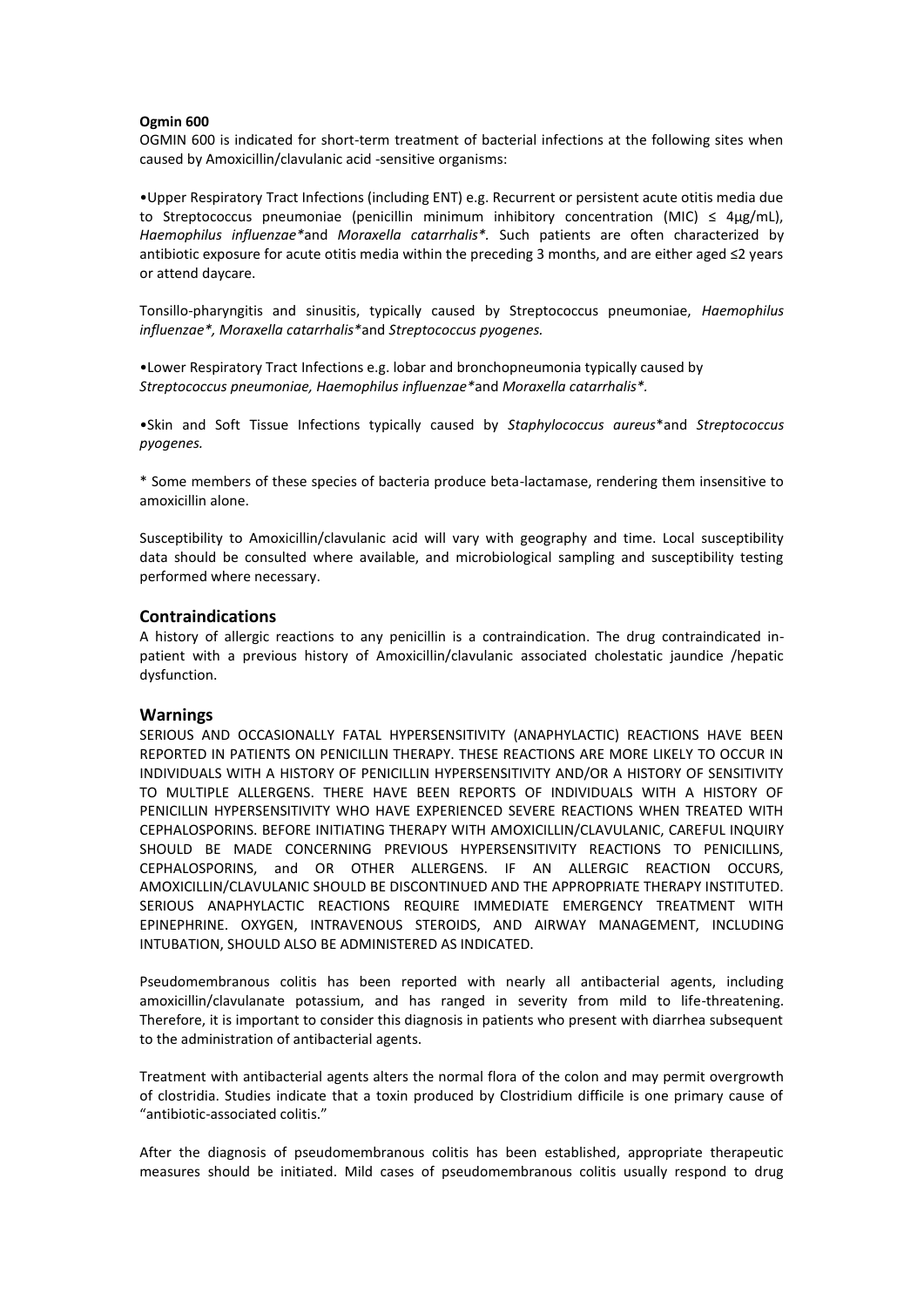discontinuation alone. In moderate to severe cases, consideration should be given to management with fluids and electrolytes, protein supplementation, and treatment with an antibacterial drug clinically effective against C. difficile colitis.

Amoxicillin/clavulanic should be used with caution in patients with evidence of hepatic dysfunction. Hepatic toxicity associated with the use of amoxicillin/clavulanate potassium is usually reversible. On rare occasions, deaths have been reported (less than 1 death reported per estimated 4 million prescriptions worldwide). These have generally been cases associated with serious underlying diseases or concomitant medications

# **Adverse Reactions**

Amoxicillin/clavulanic is generally well tolerated. The majority of side effects observed in clinical trials were of a mild and transient nature and less than 3% of patients discontinued therapy because of drug-related side effects. The most frequently reported adverse effects were diarrhea / loose stools (9%), nausea (3%), skin rashes and urticaria (3%), vomiting (1%) and vaginitis (1%). The overall incidence of side effects, and in particular diarrhea, increased with the higher recommended dose. Other less frequently reported reactions include abdominal discomfort, flatulence and headache.

The following adverse reactions have been reported for ampicillin class antibiotics:

#### **Gastrointestinal**

Diarrhea, nausea, vomiting, indigestion, gastritis, stomtatitis, glossitis, black "hairy" tongue, enterocolitis and pseudomembranous colitis.

#### **Hypersensitivity reactions**

Skin rashes, urticaria, angioedema, serum sickness-like reactions (urticaria or skin rash accompanied by arthritis, arthralgia, and myalgia and frequently fever), erythema multiforme (rarely Stevens - Johnson syndrome) and an occasional case of exfoliative dermatitis have been reported.

These reactions may be controlled with antihistamines and, if necessary, systemic corticosteroids. Whenever such reactions occur, the drug should he discontinued, unless the opinion of the physician dictates otherwise. Serious and occasional fatal hypersensitivity (anaphylactic) reactions can occur with oral penicillin.

#### **Liver**

A moderate rise in SGOT, SGPT, AST, and/or ALT has been noted in patients treated with ampicillin class antibiotics including Amoxicillin/clavulanic. The significance of these findings is unknown. As with some other penicillin and some cephalosporins, hepatic dysfunction has been reported rarely, with the predominant effects being cholestatic, hepatocellular, or mixed cholestatic-hepatocellular. Signs/symptoms may appear during or after therapy and they resolve completely over time.

#### **Hemic and Lymphatic Systems**

Anemia, thrombocytopenia, thrombocytopenic purpura, eosinophilia, leukopenia and agranulocytosis have been reported during therapy with penicillins. These reactions are usually reversible on discontinuation of therapy and are believed to be hypersensitivity phenomena. A slight thrombocytosis was noted in less than 1% of the patients treated with Amoxicillin/clavulanic .

### **Central Nervous System**

Reversible hyperactivity, agitation, anxiety, insomnia, confusion, behavioural changes, and/ or dizziness have been reported rarely.

### **Ogmin 600**

Amoxicillin/clavulanic-600 Powder for Oral Suspension is generally well tolerated. The majority of side effects observed in pediatric clinical trials of acute otitis media were either mild or moderate, and transient in nature; 4.4% of patients discontinued therapy because of drug-related side effects. The most commonly reported side effects with probable or suspected relationship to Amoxicillin/clavulanic-600 Powder for Oral Suspension were contact dermatitis, i.e., diaper rash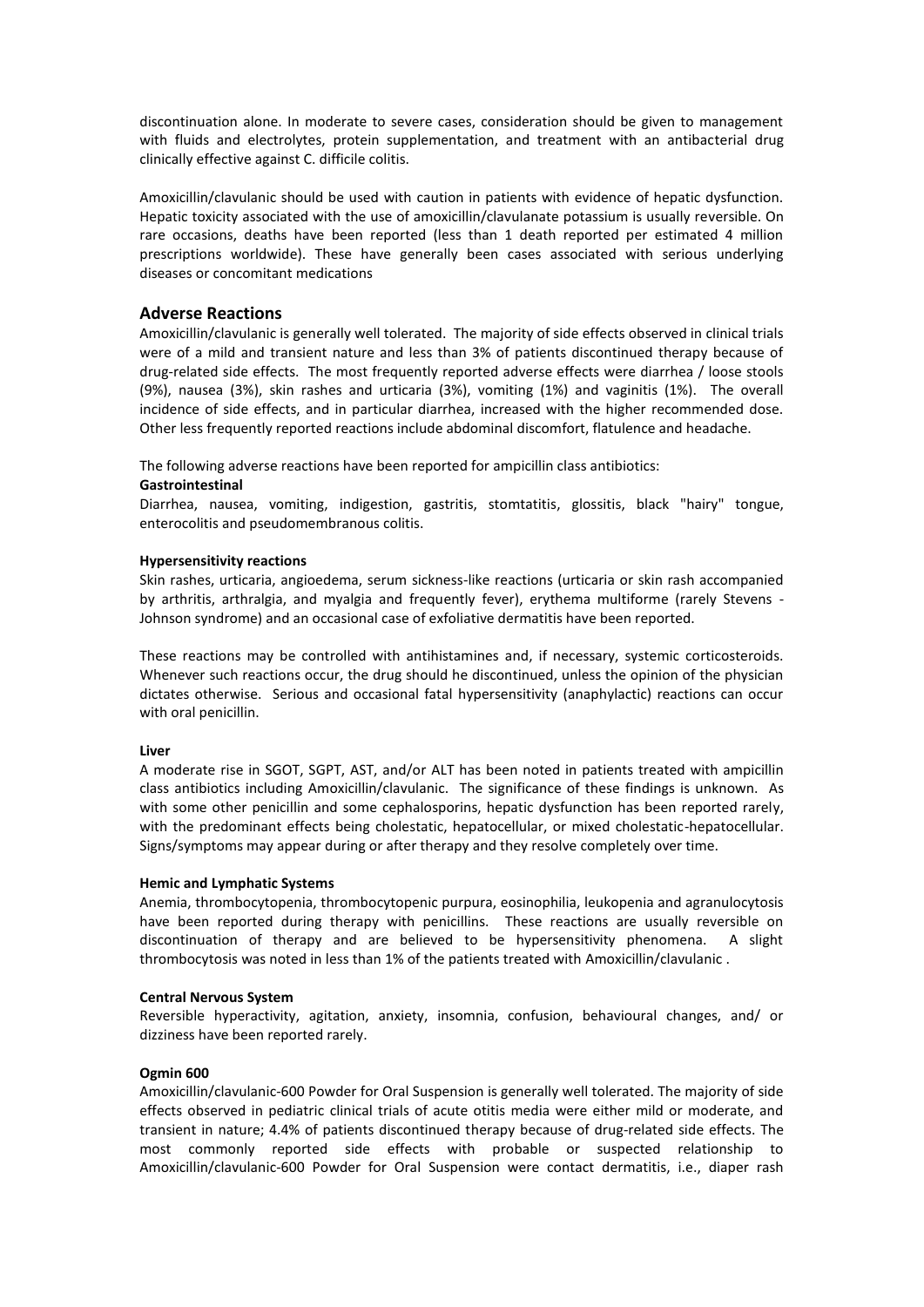(3.5%), diarrhea (2.9%), vomiting (2.2%), moniliasis (1.4%), and rash (1.1%). The most common adverse experiences leading to withdrawal that were of probable or suspected relationship to Amoxicillin/clavulanic-600 Powder for Oral Suspension were diarrhea (2.5%) and vomiting (1.4%). The following adverse reactions have been reported for ampicillin-class antibiotics:

*Gastrointestinal:*Diarrhea, nausea, vomiting, indigestion, gastritis, stomatitis, glossitis, black "hairy" tongue, mucocutaneous candidiasis, enterocolitis, and hemorrhagic/pseudomembranous colitis. Onset of pseudomembranous colitis symptoms may occur during or after antibiotic treatment.

*Hypersensitivity Reactions:*Skin rashes, pruritus, urticaria, angioedema, serum sickness−like reactions (urticaria or skin rash accompanied by arthritis, arthralgia, myalgia, and frequently fever), erythema multiforme (rarely Stevens-Johnson syndrome), acute generalized exanthematous pustulosis, and an occasional case of exfoliative dermatitis (including toxic epidermal necrolysis) have been reported. These reactions may be controlled with antihistamines and, if necessary, systemic corticosteroids. Whenever such reactions occur, the drug should be discontinued, unless the opinion of the physician dictates otherwise. Serious and occasional fatal hypersensitivity (anaphylactic) reactions can occur with oral penicillin.

*Liver:* A moderate rise in AST (SGOT) and/or ALT (SGPT) has been noted in patients treated with ampicillin-class antibiotics, but the significance of these findings is unknown. Hepatic dysfunction, including increases in serum transaminases (AST and/or ALT), serum bilirubin, and/or alkaline phosphatase, has been infrequently reported with Amoxicillin/clavulanic. It has been reported more commonly in the elderly, in males, or in patients on prolonged treatment. The histologic findings on liver biopsy have consisted of predominantly cholestatic, hepatocellular, or mixed cholestatichepatocellular changes. The onset of signs/symptoms of hepatic dysfunction may occur during or several weeks after therapy have been discontinued. The hepatic dysfunction, which may be severe, is usually reversible. On rare occasions, deaths have been reported (less than 1 death reported per estimated 4 million prescriptions worldwide). These have generally been cases associated with serious underlying diseases or concomitant medications.

*Renal:* Interstitial nephritis and hematuria have been reported rarely. Crystalluria has also been reported.

*Hemic and Lymphatic Systems:* Anemia, including hemolytic anemia, thrombocytopenia, thrombocytopenic purpura, eosinophilia, leukopenia, and agranulocytosis have been reported during therapy with penicillins. These reactions are usually reversible on discontinuation of therapy and are believed to be hypersensitivity phenomena. A slight thrombocytosis was noted in less than 1% of the patients treated with Amoxicillin/clavulanic. There have been reports of increased prothrombin time in patients receiving Amoxicillin/clavulanic and anticoagulant therapy concomitantly.

*Central Nervous System:* Agitation, anxiety, behavioral changes, confusion, convulsions, dizziness, insomnia, and reversible hyperactivity have been reported rarely.

*Miscellaneous:* Tooth discoloration (brown, yellow, or gray staining) has been rarely reported. Most reports occurred in pediatric patients. Discoloration was reduced or eliminated with brushing or dental cleaning in most cases

### **Precautions**

While Amoxicillin/clavulanic possesses the characteristic low toxicity of the penicillin group of antibiotics, periodic assessment of organ system functions, including renal, hepatic and hematopoietic function, is advisable during prolonged therapy.

A high percentage of patients with mononucleosis who receive ampicillin develop a skin rash. Thus, ampicillin class antibiotics should not be administered to patients with mononucleosis.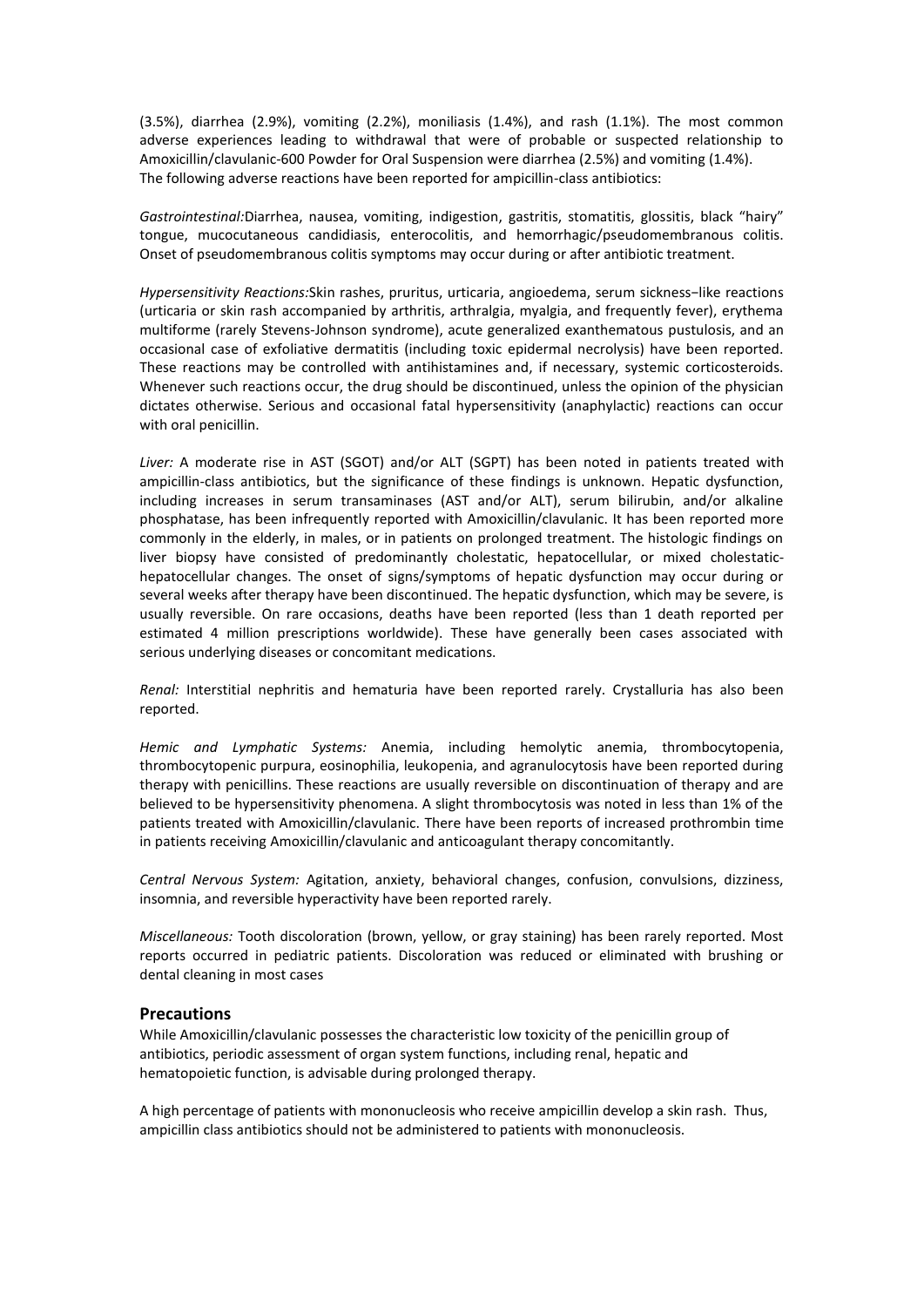The possibility of super infections with mycotic or bacterial pathogens should be kept in mind during therapy. If super infections occur (usually involving Pseudomonas or Candida), the drug should is discontinued and/or appropriate therapy instituted.

#### **Pregnancy**

#### *Category B*

Animal reproduction studies have failed to demonstrate a risk to the fetus and there are no adequate and well-controlled studies in pregnant women.

#### **Labor and Delivery**

It is not known whether the use of Amoxicillin/clavulanic in during Labor or delivery has immediate or delayed adverse effects on the fetus, prolongs the duration of Labor, or increases the likelihood that forceps delivery or other obstetrical intervention or resuscitation of the newborn will be necessary.

#### **Nursing Mothers**

Ampicillin class antibiotics are excreted in the milk therefore; caution should be exercised when Amoxicillin/clavulanic is administered to a nursing woman.

# **Drug Interactions**

Probenecid decreases the renal tubular secretion of amoxicillin. Concurrent use with Amoxicillin/clavulanic may result in increased and prolonged blood levels of amoxicillin. Coadministration of probenecid cannot be recommended.

Abnormal prolongation of prothrombin time (increased international normalized ratio [INR]) has been reported rarely in patients receiving amoxicillin and oral anticoagulants. Appropriate monitoring should be undertaken when anticoagulants are prescribed concurrently. Adjustments in the dose of oral anticoagulants may be necessary to maintain the desired level of anticoagulation.

The concurrent administration of allopurinol and ampicillin increases substantially the incidence of rashes in patients receiving both drugs as compared to patients receiving ampicillin alone. It is not known whether this potentiation of ampicillin rashes is due to allopurinol or the hyperuricemia present in these patients. There are no data with Amoxicillin/clavulanic and allopurinol administered concurrently.

In common with other broad-spectrum antibiotics, amoxicillin/clavulanate may reduce the efficacy of oral contraceptives.

#### **Drug /Laboratory Test Interactions**

Oral administration of Amoxicillin/clavulanic will result in high urine concentrations of Amoxicillin. High urine concentrations of ampicillin may result in false-positive reactions when testing for the presence of glucose in urine using Clinitest, Benedict's Solution or Fehling's Solution.

Since this effect may also occur with Amoxicillin and therefore Amoxicillin/clavulanic, it is recommended that glucose tests based on enzymatic glucose oxidase reactions (such as Clinistix or Testape) be used.

Following administration of ampicillin to pregnant women, a transient decrease in plasma concentration of total conjugated estriol, estriol-glucuronide, conjugated estrone and estradiol has been noted. This effect may also occur with Amoxicillin and therefore Amoxicillin/clavulanic.

# **Dosage and Administration**

### **Adults**

The usual adult dose is one Ogmin 500 tablets every 12 hours. For more severe infections and infections of the respiratory tract, the dose should be one Ogmin 875 caplets every 12 hours or one Ogmin 500 tablet every 8 hours.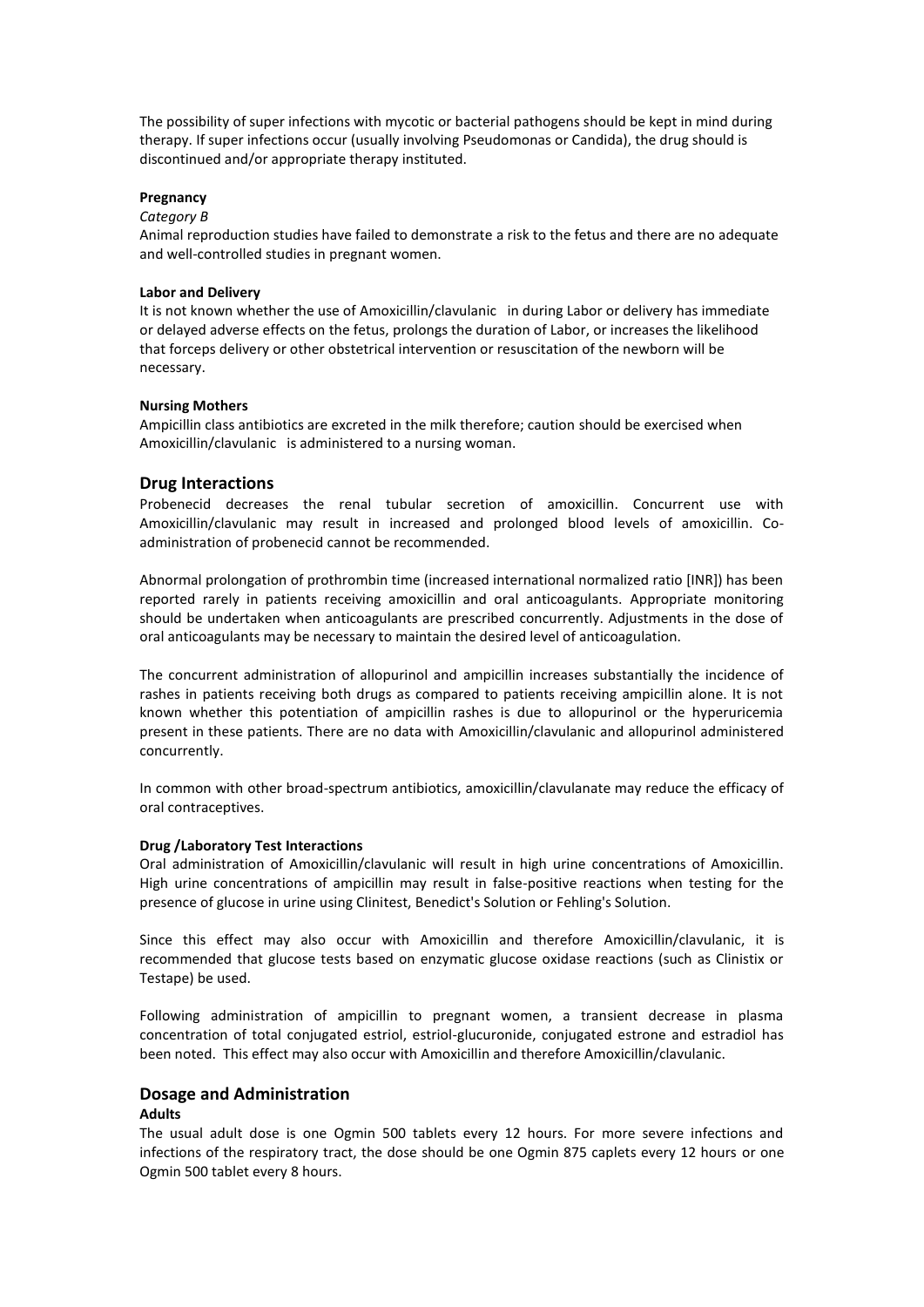Patient with impaired renal function do not generally require a reduction in the dose unless the impairment is sever. Severely impaired patient with a glomerular filtration rate of < 30 ml/min should not receive the 875 mg tablet. Patient with a glomerular filtration rate of 10 to 30 ml /min should receive 500 mg or 250 mg every 12 hours, depending on the severity of the infection. Patients with a less than 10 ml/min glomerular filtration rate should receive 500 mg or 250 mg every 24 hours, depending on severity of the infection.

#### **Children**

The usual dose is 20 mg/kg/day, based on Amoxicillin component, in divided doses every eight hours for 125 mg and 250 mg concentrations and every 12 hours for 400 mg concentration. For otitis media, sinusitis and lower respiratory infections, the dose should be 40 mg/kg/day, based on the Amoxicillin component, in divided doses every eight hours for 125 mg and 250 mg and every 12 hours for 400 mg. Severe infections should be treated with the higher recommended dose. Children weighing 40 kg and more should be dosed according to the adult recommendations.

#### **OGMIN 600**

#### **Dosage**

#### *Children up to 12 years*

OGMIN 600 is recommended for dosing at 90/6.4mg/kg/day in two divided doses at 12-hourly intervals for 10 days, in children aged 3 months and older (see chart below).

| Body Weight (kg) | Volume of OGMIN 600 providing 90<br>mg/kg/day |
|------------------|-----------------------------------------------|
| 8                | 3.0 mL twice daily                            |
| 12               | 4.5 mL twice daily                            |
| 16               | 6.0 mL twice daily                            |
| 20               | 7.5 mL twice daily                            |
| 24               | 9.0 mL twice daily                            |
| 28               | 10.5 mL twice daily                           |
| 32               | 12.0 mL twice daily                           |
| 36               | 13.5 mL twice daily                           |

There is no experience in paediatric patients weighing >40kg.

There are no clinical data on OGMIN 600 in children under 3 months of age.

#### *Adults*

There is no experience with OGMIN 600 in adults.

OGMIN 600 does not contain the same amount of clavulanic acid (as the potassium salt) as any of the other OGMIN suspensions.

OGMIN 600 (600mg/5mL) contains 42.9mg of clavulanic acid per 5mL whereas OGMIN 125 (125mg/5mL) suspension contains 31.25 mg of clavulanic acid per 5mL and OGMIN 250 (250mg/5mL) suspension contains 62.5mg of clavulanic acid per 5mL. Therefore, the OGMIN 125mg/5mL and 250mg/5mL suspensions should not be substituted for OGMIN 600 (600 mg/5mL), as they are not interchangeable.

#### **Renal Impairment**

There are no dosage recommendations for OGMIN 600 S in children with renal impairment. In children with renal impairment, dosage should be adjusted according to degree of impairment using the alternative OGMIN (4:1 ratio) 125mg/31.25mg or 250mg/62.5mg formulations.

#### **Administration**